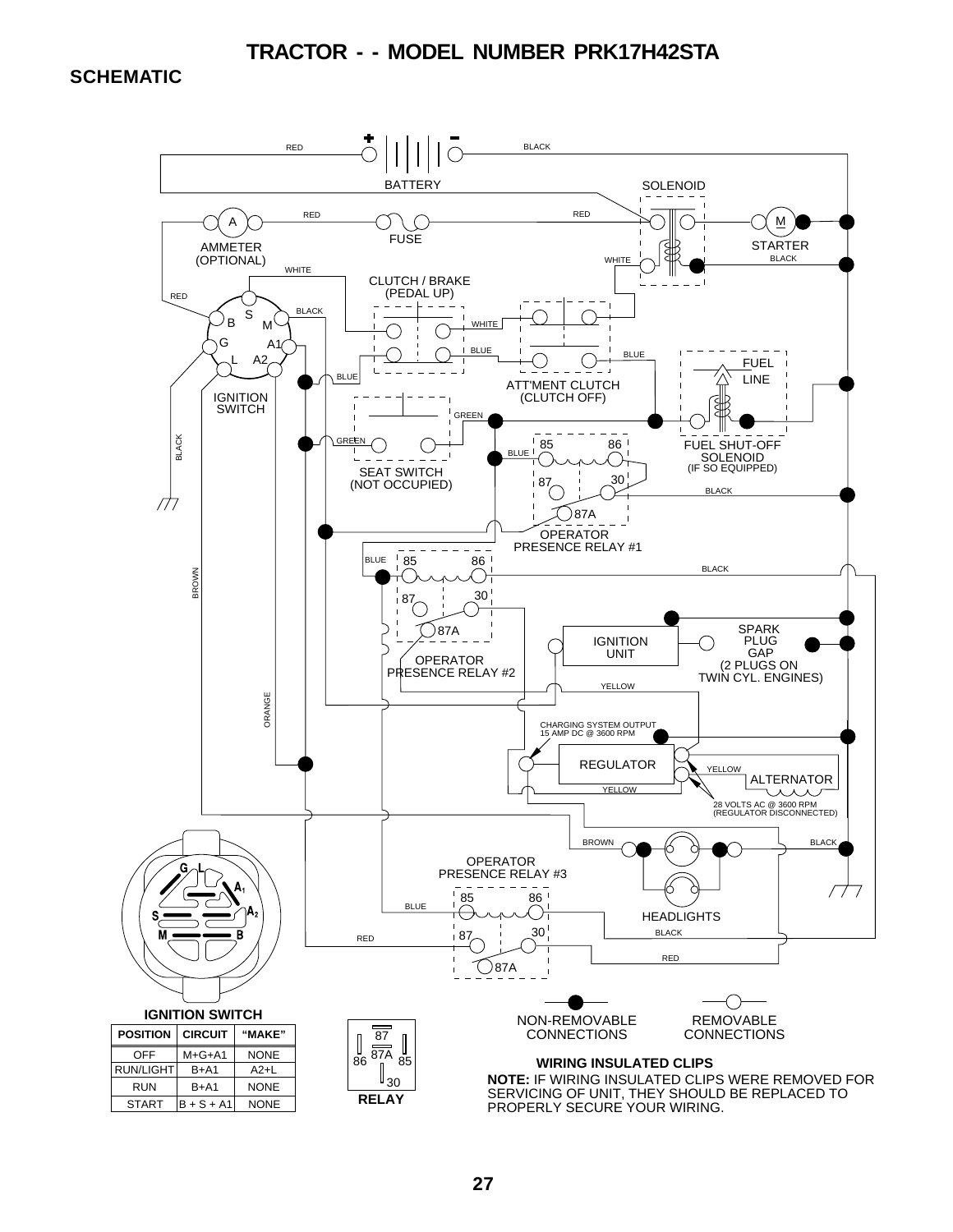**ELECTRICAL**

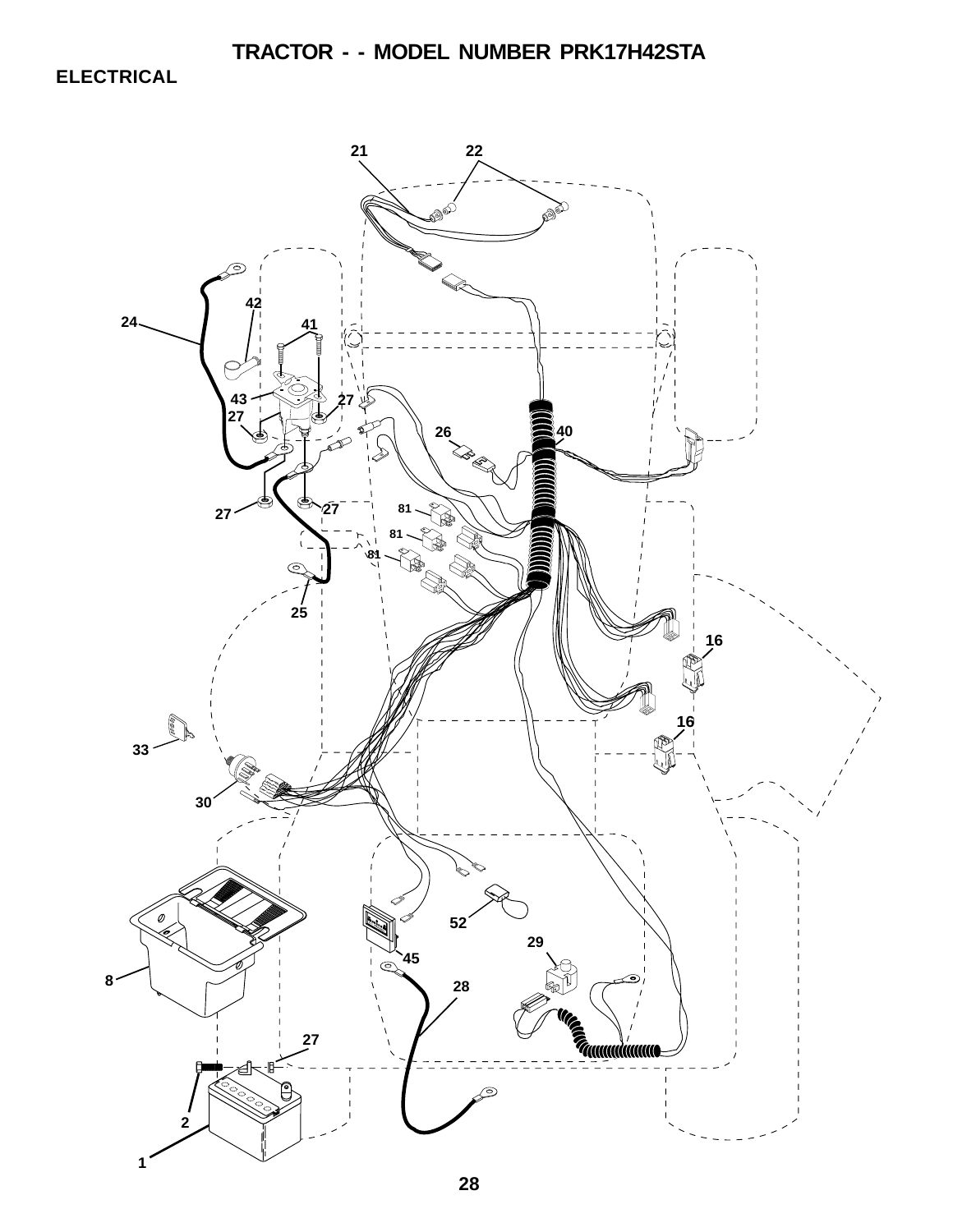**ELECTRICAL**

| KEY<br>NO.      | PART<br>NO. | <b>DESCRIPTION</b>               |
|-----------------|-------------|----------------------------------|
| 1               | 144925      | Battery                          |
| 2               | 74760412    | Bolt Hex Hd 1/4-20unc X 3/4      |
| 8               | 156417      | Case Battery Mech Hinge          |
| 16              | 161343      | Switch Interlock                 |
| 21              | 166181      | Harness Socket Light             |
| 22              | 4152J       | Bulb, Light #1156                |
| 24              | 4799J       | Cable Battery                    |
| 25              | 146147      | Cable Battery 6 Ga Red w/16 wire |
| 26              | 175158      | Fuse Amp                         |
| 27              | 73510400    | Nut Keps Hex 1/4-20 Unc          |
| 28              | 4207J       | Cable Ground 6ga 12 black        |
| 29              | 160784      | Switch Plunger                   |
| 30              | 175566      | Switch Ign                       |
| 33              | 140401      | Key Ign Molded Generic           |
| 40              | 170219      | Harness Ign                      |
| 41              | 71110408    | Bolt Fin Hex 1/4-20 uncx 1/2     |
| 42              | 131563      | <b>Cover Terminal Red</b>        |
| 43              | 175141      | Solenoid                         |
| 45              | 122822X     | Ammeter Rectangular              |
| 52 <sub>2</sub> | 141940      | Protection Loop                  |
| 81              | 109748X     | Relay Asm.                       |

**NOTE:** All component dimensions given in U.S. inches 1 inch =  $25.4$  mm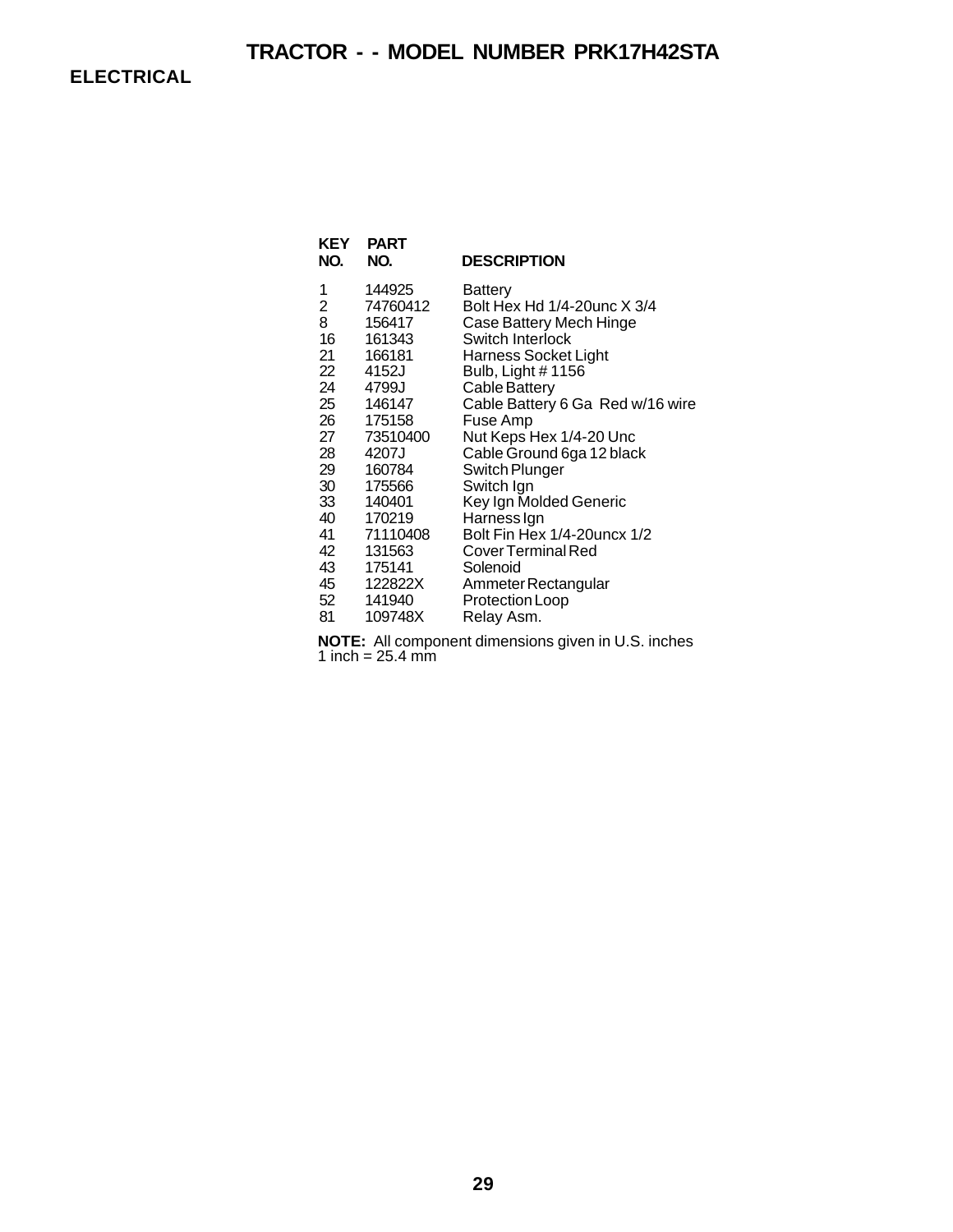**CHASSIS**

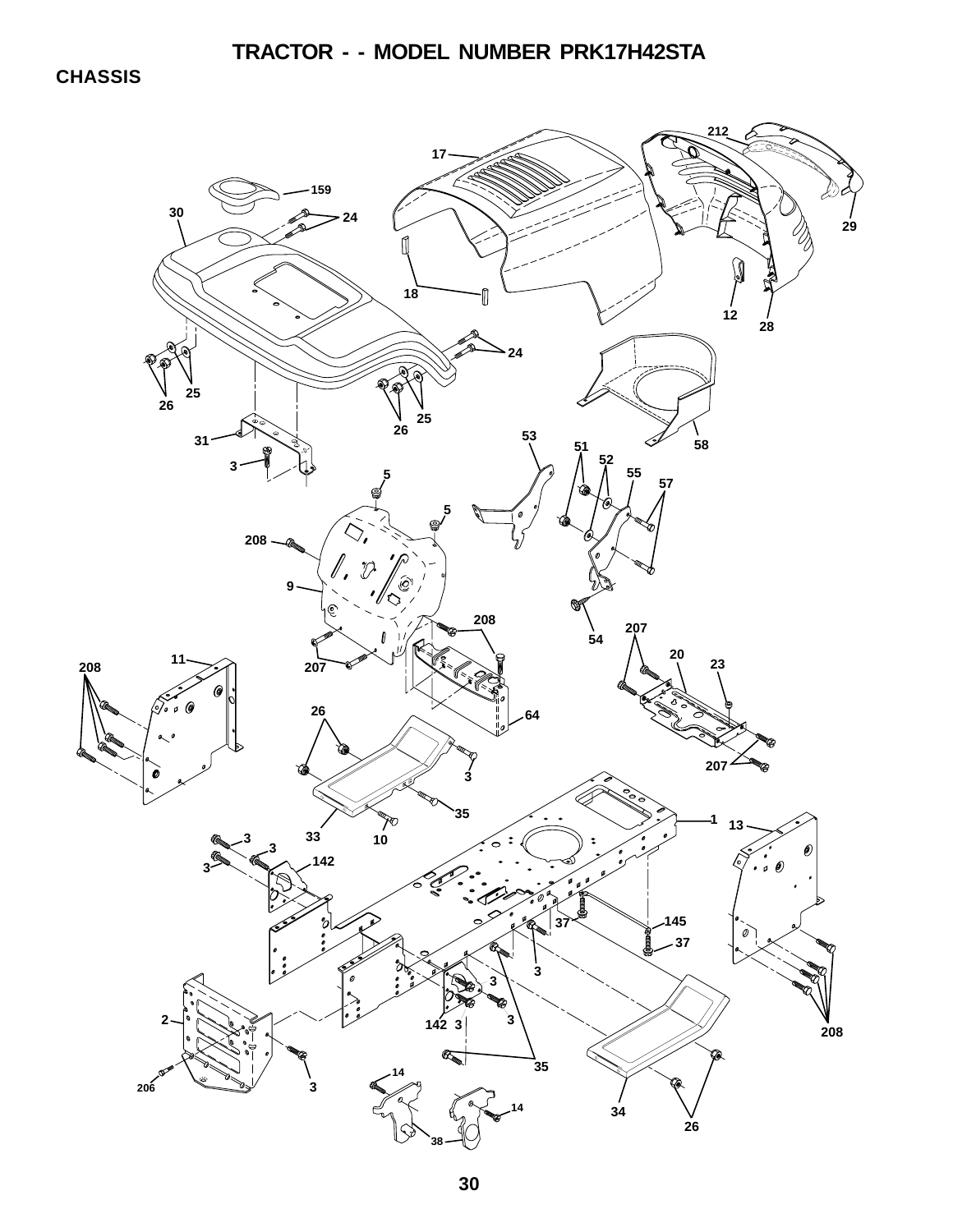| KEY<br>NO.     | PART<br>NO.          | <b>DESCRIPTION</b>                                 |
|----------------|----------------------|----------------------------------------------------|
| 1              | 168930               | Chassis                                            |
| $\overline{c}$ | 176554               | Drawbar                                            |
| 3              | 17060612             | Screw 3/8-16 X .75                                 |
| 5              | 155272               | Bumper Hood/Dash                                   |
| 9              | 168337X012           | Dash P/L                                           |
| 10             | 72140608             | Bolt Carriage 3/8-16 x 1                           |
| 11             | 155927               | Panel Dash Lh                                      |
| 12<br>13       | 145660               | Clip Tinnerman<br>Panel Dash Rh                    |
| 14             | 172108<br>17490608   | Screw Thdrol 3/8-16 x1/2                           |
| 17             | 159639X428           | Hood LT/PL                                         |
| 18             | 126938X              | <b>Bumper Hood</b>                                 |
| 20             | 156437               | Plate Mtg Battery Fuel Tank Fr                     |
| 23             | 124028X              | <b>Bushing</b>                                     |
| 24             | 74780616             | Bolt Fin Hex 3/8-16 x 1 Gr 5                       |
| 25             | 19131312             | Washer 13/32 X 13/16 X 12 Ga                       |
| 26             | 73800600             | Nut Lock Hex W/Ins 3/8-16 Unc                      |
| 28             | 170474               | Grille/Lens Asm                                    |
| 29             | 170472X599           | Lens LT/PL                                         |
| 30             | 169470X428           | <b>Fender Footrest STLT Pnt</b>                    |
| 31             | 136619               | <b>Bracket Fender</b>                              |
| 33             | 145244X428           | Footrest Pnt Lh                                    |
| 34             | 145243X428           | Footrest Pnt Rh                                    |
| 35             | 72110606             | Bolt Rdhd Sht Sqnk 3/8-16 x 3/4                    |
| 37             | 17490508             | Screw Thdrol 6/16-18 x 1/2 TYT                     |
| 38             | 169834               | <b>Bracket Asm Pivot Mower Rear</b>                |
| 51             | 73800400             | Nut Lock Hex W/Ins 1/4-20                          |
| 52             | 19091416             | Washer 9/32 x 7/8 x 16 Ga.                         |
| 53             | 144697               | <b>Bracjet Grukke Lh</b>                           |
| 54             | 161464               | Screw Hex Wshd 8-18 x 7/8                          |
| 55             | 144696               | <b>Bracket Grille Rh</b>                           |
| 57             | 74780412             | Bolt Hex 1/4-20 x 3/4                              |
| 58             | 150127               | Duct Air                                           |
| 64<br>142      | 154798               | Dash Lower STLT<br><b>Plate Reinforcement STLT</b> |
| 145            | 165867               | Rod Pivot Chassis/Hood                             |
| 159            | 156524<br>169473X428 | Cupholder                                          |
| 206            | 170165               | Bolt Shoulder 5/16-18                              |
| 207            | 17670508             | Screw Thdrol 5/16-18 x 1/2                         |
| 208            | 17670608             | Screw Thdrol 3/8-16 x 1/2                          |
| 212            | 156229               | <b>Insert Lens Relect</b>                          |
| ٠.             | 5479J                | Plug Button                                        |
|                |                      |                                                    |

**NOTE:** All component dimensions given in U.S. inches 1 inch =  $25.4 \, \text{mm}$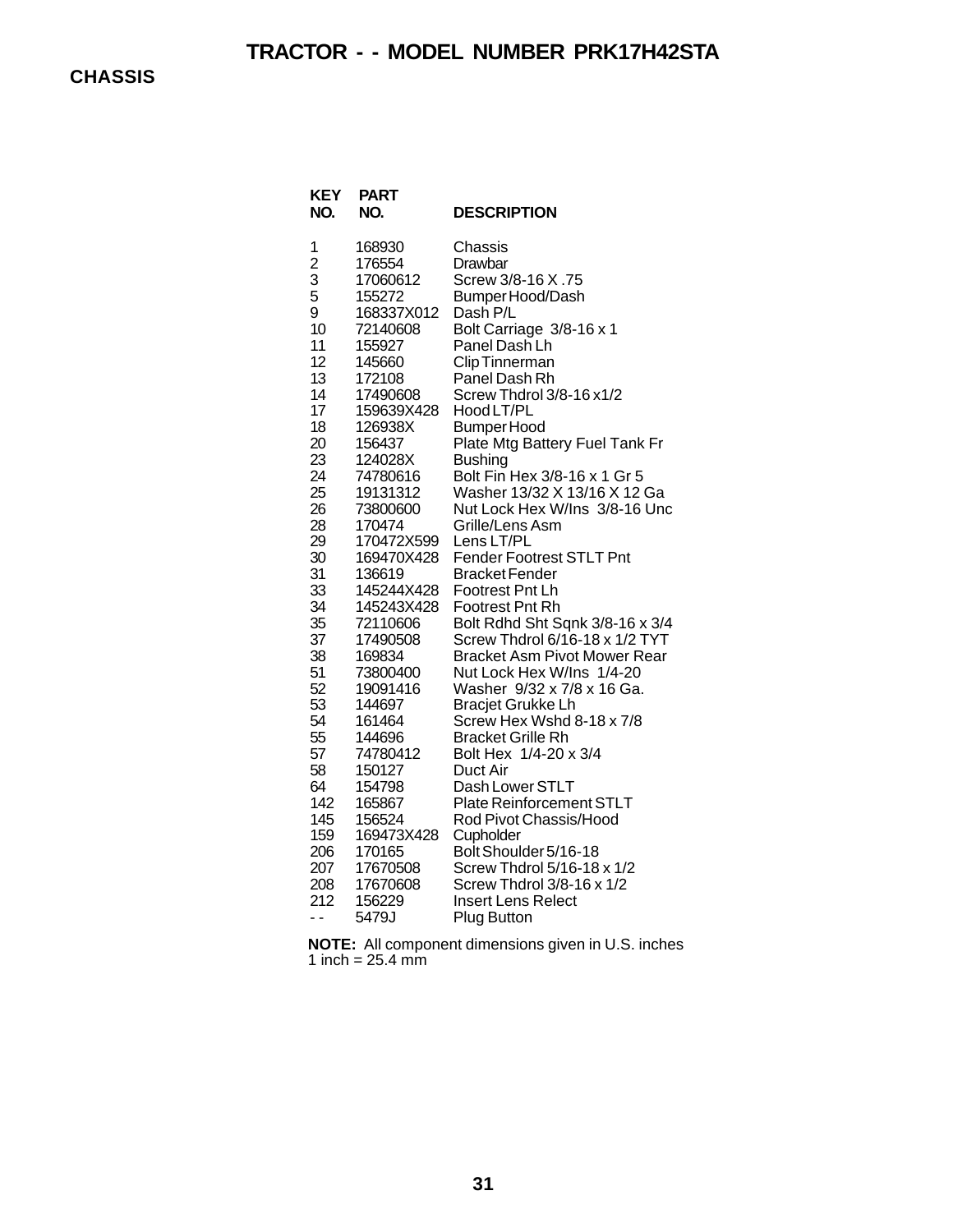**DRIVE**

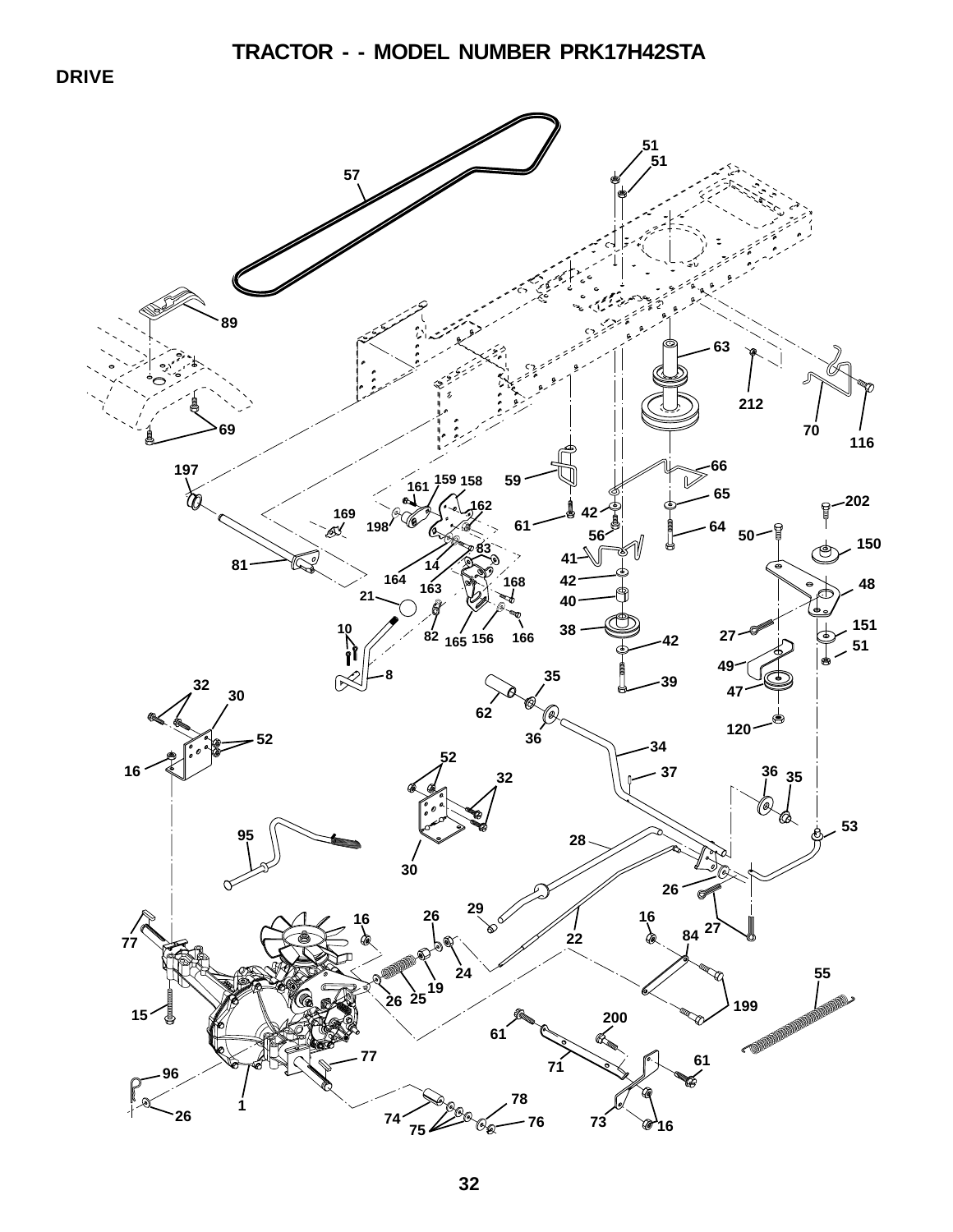### **DRIVE**

## **TRACTOR - - MODEL NUMBER PRK17H42STA**

| <b>KEY</b><br>NO. | <b>PART</b><br>NO.   | <b>DESCRIPTION</b>                                                            | <b>KEY</b><br>NO. | <b>PART</b><br>NO.             | <b>DESCRIPTION</b>                                         |
|-------------------|----------------------|-------------------------------------------------------------------------------|-------------------|--------------------------------|------------------------------------------------------------|
| 1                 | .                    | Transaxle Hydro Gear 314-0510<br>(Order Parts From Transaxle<br>Manufacturer) | 64<br>65<br>66    | 71170764<br>10040700<br>154778 | Bolt, Hex<br>Washer<br><b>Keeper Belt Engine</b>           |
| 8                 | 165619               | Rod Shift Hydro LT                                                            | 69                | 142432                         | <b>Screw</b>                                               |
| 10                | 76020416             | Pin Cotter 1/8 x 1 CAD                                                        | 70                | 134683                         | <b>Guide Belt</b>                                          |
| 14                | 10040400             | Washer Lock Hvy Helical                                                       | 71<br>73          | 169183<br>169182               | Strap Torque Lh Hydro<br>Strap Torque Rh Hydro             |
| 15                | 74490544             | Bolt, Hex FLGHD 5/16-18 Gr. 5                                                 | 74                | 137057                         | Spacer, Axle                                               |
| 16<br>19          | 73800500<br>73800600 | Nut Lock Hex W/Ins 5/16-18 Unc P<br>Nut Lock Hex W/Wsh 3/8-16 Unc             | 75                | 121749X                        | Washer 25/32 x 1-1/4 x 16 Gauge                            |
| 21                | 140845               | Knob, Round 1/2-13                                                            | 76                | 12000001                       | E-Ring                                                     |
| 22                | 169498               | Rod, Brake Hydro                                                              | 77                | 123583X                        | Key, Square                                                |
| 24                | 73350600             | Nut                                                                           | 78                | 121748X                        | Washer 25/32 x 1-5/8 x 16 Gauge                            |
| 25                | 106888X              | Spring, Brake Rod                                                             | 81                | 165596                         | Shaft Asm. Cross Hydro                                     |
| 26                | 19131316             | Washer                                                                        | 82<br>83          | 123782X<br>19171216            | Spring Torsion T/A<br>Washer 17/32 x 3/4 x 16 Ga.          |
| 27                | 76020412             | Pin Cotter 1/8 x 3/4 CAD.                                                     | 84                | 169594                         | Link Transaxle                                             |
| 28<br>29          | 145204<br>71673      | Rod, Parking Brake<br>Cap, Parking Brake                                      | 89                | 169373X428                     | Console, Hydro                                             |
| 30                | 169592               | Bracket, Transaxle                                                            | 95                | 170201                         | Control Asm Bypass Hydro                                   |
| 32                | 74760512             | Bolt Hex Hd 5/16-18 Unc x 3/4                                                 | 96                | 4497H                          | Retainer Spring 1" Zinc/Cad                                |
| 34                | 155071               | Shaft, Foot Pedal                                                             | 116               | 72140608                       | Bolt Rdhd Sq Neck 3/8-16 x 1                               |
| 35                | 120183X              | Bearing, Nylon                                                                | 120               | 73900600                       | Nut Lock Flg 3/8-16                                        |
| 36                | 19211616             | Washer                                                                        | 150               | 165850                         | <b>Bushing Bellcrank</b>                                   |
| 37                | 1572H                | Pin, Roll                                                                     | 151<br>156        | 19133210<br>166002             | Washer 13/32 x 2 x 10 Ga.<br>Washer Srrted 5/16 ID x 1.125 |
| 38<br>39          | 131494<br>74760644   | Pulley, Idler, Flat<br><b>Bolt</b>                                            | 158               | 165589                         | <b>Bracket Shift Mount</b>                                 |
| 40                | 4470J                | Spacer, Split                                                                 | 159               | 165494                         | Hub Tapered Flange Shift Lt                                |
| 41                | 165838               | Keeper, Belt Idler                                                            | 161               | 72140406                       | Bolt Rdhd Sqnk 1/4-20 x 3/4 Gr 5                           |
| 42                | 19131312             | Washer 13/32 x 13/16 x 12 Gauge                                               | 162               | 73680400                       | Nut Crownlock 1/4-20 Unc                                   |
| 47                | 127783               | Pulley, Idler, V-Groove                                                       | 163               | 74780416                       | Bolt Hex Fin 1/4-20 Unc x 1 Gr 5                           |
| 48                | 154407               | <b>Bellcrank Clutch Grnd Drv STL</b>                                          | 164               | 19091010                       | Washer 5/8 x .281 x 10 Ga                                  |
| 49                | 123205X              | Retainer, Belt                                                                | 165<br>166        | 165623<br>166880               | <b>Bracket Pivot Lever</b>                                 |
| 50                | 74760624             | <b>Bolt</b>                                                                   | 168               | 165492                         | Screw 5/16-18 x 5/8<br>Bolt Shoulder 5/16-18 x .561        |
| 51                | 73680600             | Nut Crownlock 3/8-16 UNC                                                      | 169               | 165580                         | Plate Fastening Lt                                         |
| 52<br>53          | 73680500<br>105710X  | Nut Crownlock 5/16-18 UNC<br>Link, Clutch                                     | 197               | 169613                         | Nyliner Snap-In 5/8" ID                                    |
| 55                | 105709X              | Spring, Return, Clutch                                                        | 198               | 169593                         | Washer Nyl 7/8 ID x .105                                   |
| 56                | 74760620             | Bolt Fin Hex 3/8-16 x 1-1/4                                                   | 199               | 169612                         | Bolt Shoulder 5/16-18 Unc                                  |
| 57                | 140294               | V-Belt, Ground Drive                                                          | 200               | 72140508                       | Bolt Rdhd Sqnk 5/16-18 Unc x 1                             |
| 59                | 169691               | Keeper, Center Span                                                           | 202               | 72110612                       | Bolt RDHD 3/8-16 x 1-1/2 Gr 5                              |
| 61                | 17060612             | Screw Thdrol. 3/8-16 x .75                                                    | 212               | 145212                         | Nut Hex Flg Lock                                           |
| 62                | 8883R                | Cover, Pedal                                                                  |                   |                                |                                                            |
| 63                | 140186               | Pulley, Engine                                                                |                   |                                | NOTE: All component dimensions given in U.S. inches        |
|                   |                      |                                                                               |                   | 1 inch = $25.4$ mm             |                                                            |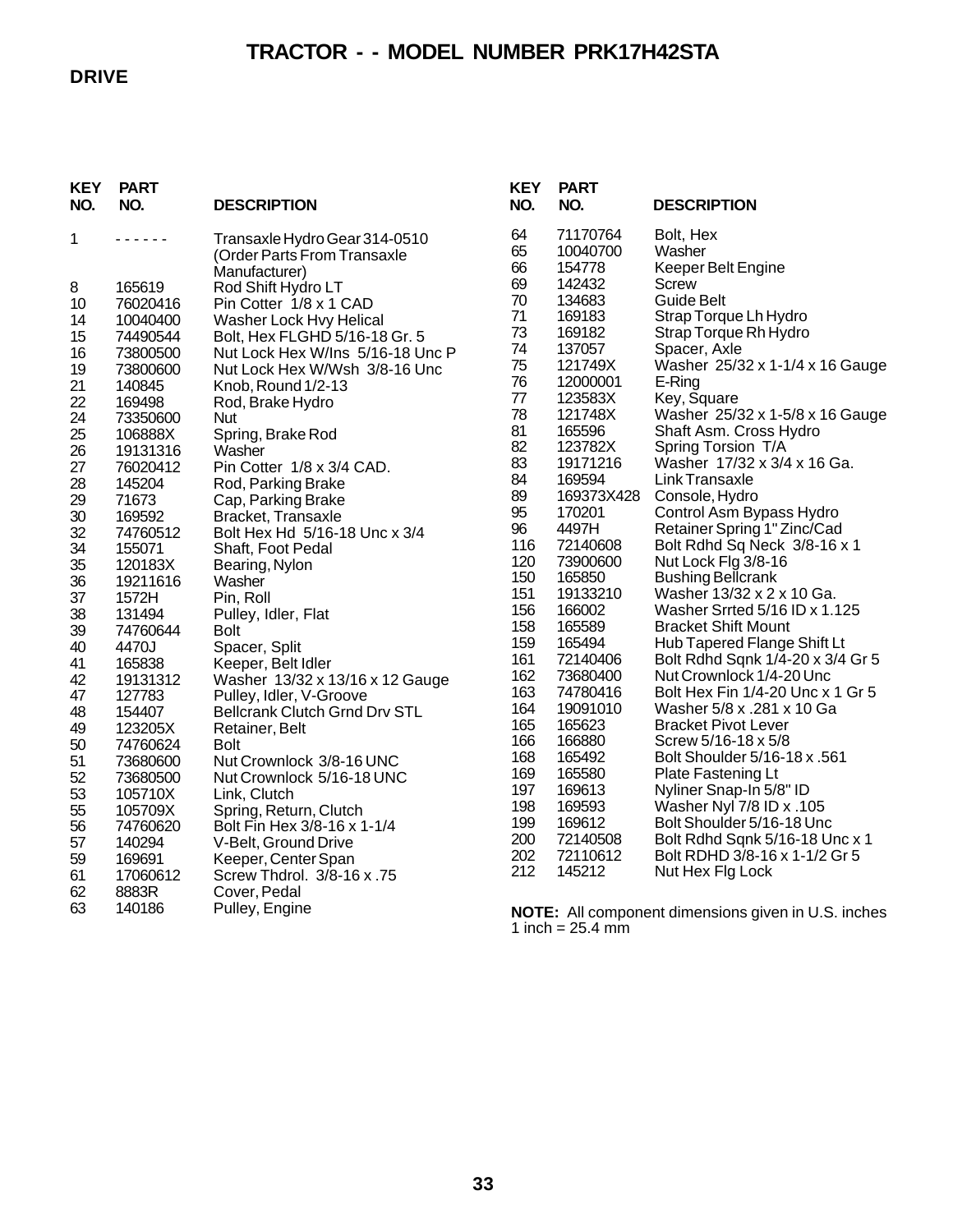**TRACTOR - - MODEL NUMBER PRK17H42STA STEERING ASSEMBLY**

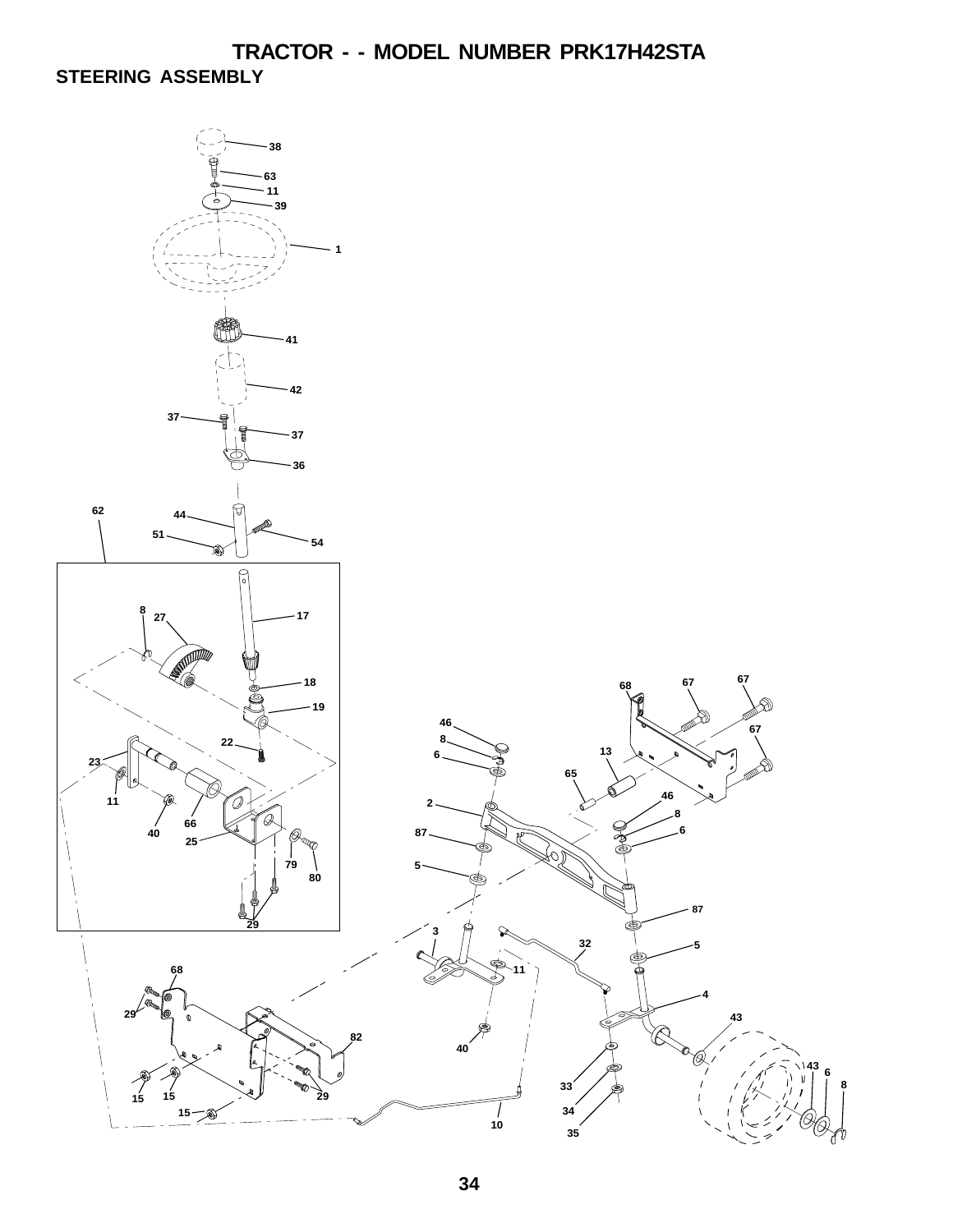**STEERING ASSEMBLY**

| KEY<br>NO.     | <b>PART</b><br>NO.   | <b>DESCRIPTION</b>                                                  |
|----------------|----------------------|---------------------------------------------------------------------|
| 1              | 159944X428           | <b>Wheel Steering</b>                                               |
| $\overline{2}$ | 172393               | Axle Asm Cast Iron LT                                               |
| 3              | 169840               | Spindle Asm LH                                                      |
| 4<br>5         | 169839<br>6266H      | Spindle Asm RH<br>Bearing Race Thrust Harden                        |
| 6              | 121748X              | Washer 25/32 X 1-5/8 X 16 Ga                                        |
| 8              | 12000029             | Ring Klip #t5304-75                                                 |
| 10             | 169832               | Link Drag                                                           |
| 11             | 10040600             | Washer Lock Hvy Hlcl Spr 3/8                                        |
| 13             | 136518               | Spacer Brg Axle Front                                               |
| 15             | 145212               | Nut Hex Flange Lock                                                 |
| 17             | 156546               | Shaft Asm Strg                                                      |
| 18             | 57079                | <b>Washer Thrust</b>                                                |
| 19             | 160395               | <b>Support Shaft Steering</b>                                       |
| 22<br>23       | 165857<br>165851     | <b>Screw Hex Wshhd Torx</b><br><b>SHaft Asm Pittman</b>             |
| 25             | 154406               | <b>Bracket Steering</b>                                             |
| 27             | 136874               | Gear Sector                                                         |
| 29             | 17060612             | Screw 3/8-16 x .75                                                  |
| 32             | 171888               | Rod Tie                                                             |
| 33             | 19111216             | Washer 11/32 x 3/4 x 16 Ga                                          |
| 34             | 10040500             | Washer Lock Hvy Hicl Spr 5/16                                       |
| 35             | 73540500             | Crownlock Nut 5/16-24 Unf                                           |
| 36<br>37       | 155099               | <b>Bushing Strg</b>                                                 |
| 38             | 152927<br>159946X428 | <b>Screw</b><br>Insert Cap Strg Wh                                  |
| 39             | 19132411             | Washer 13/32 X 1-1/2 X 11 Ga                                        |
| 40             | 7810H                | Lock nut                                                            |
| 41             | 159945               | Adaptor Wheel Strg                                                  |
| 42             | 145054X428           | Boot Steering Dash                                                  |
| 43             | 121749X              | Washer 25/32 X 1 1/4 X 16 Ga                                        |
| 44             | 153720               | <b>Extension Steering Shaft LR/LT</b>                               |
| 46             | 121232X              | Cap Spindle Fr Top Blk                                              |
| 51<br>54       | 73800500<br>74780520 | Nut Lock Hex w/Ins 5/16-18<br>Bolt Fin Hex 5/16-18 Unc x 1-1/4      |
| 62             | 167902               | Kit Steering Asm Service                                            |
| 63             | 74780616             | Bolt Fin Hex 3/8-16unc x 1 Gr. 5                                    |
| 65             | 160367               | Spacer Brace Axle                                                   |
| 66             | 154404               | <b>Bearing Arm Pittman</b>                                          |
| 67             | 72140618             | Bolt Rdhd Sq 3/8-16 Unc x 2-3/4                                     |
| 68             | 169827               | Axle, Brace                                                         |
| 79             | 19132012             | Washer 13/32 x 1-1/4 x 12 Ga.                                       |
| 80             | 74950612             | Bolt Hex Nylon 3/8-16 x 3/4                                         |
| 82<br>87       | 169835<br>173966     | <b>Bracket Susp Chassis Front</b><br>Washer Flat .781 x 1-1/2 x .14 |
|                |                      |                                                                     |

**NOTE:** All component dimensions given in U.S. inches 1 inch =  $25.4 \text{ mm}$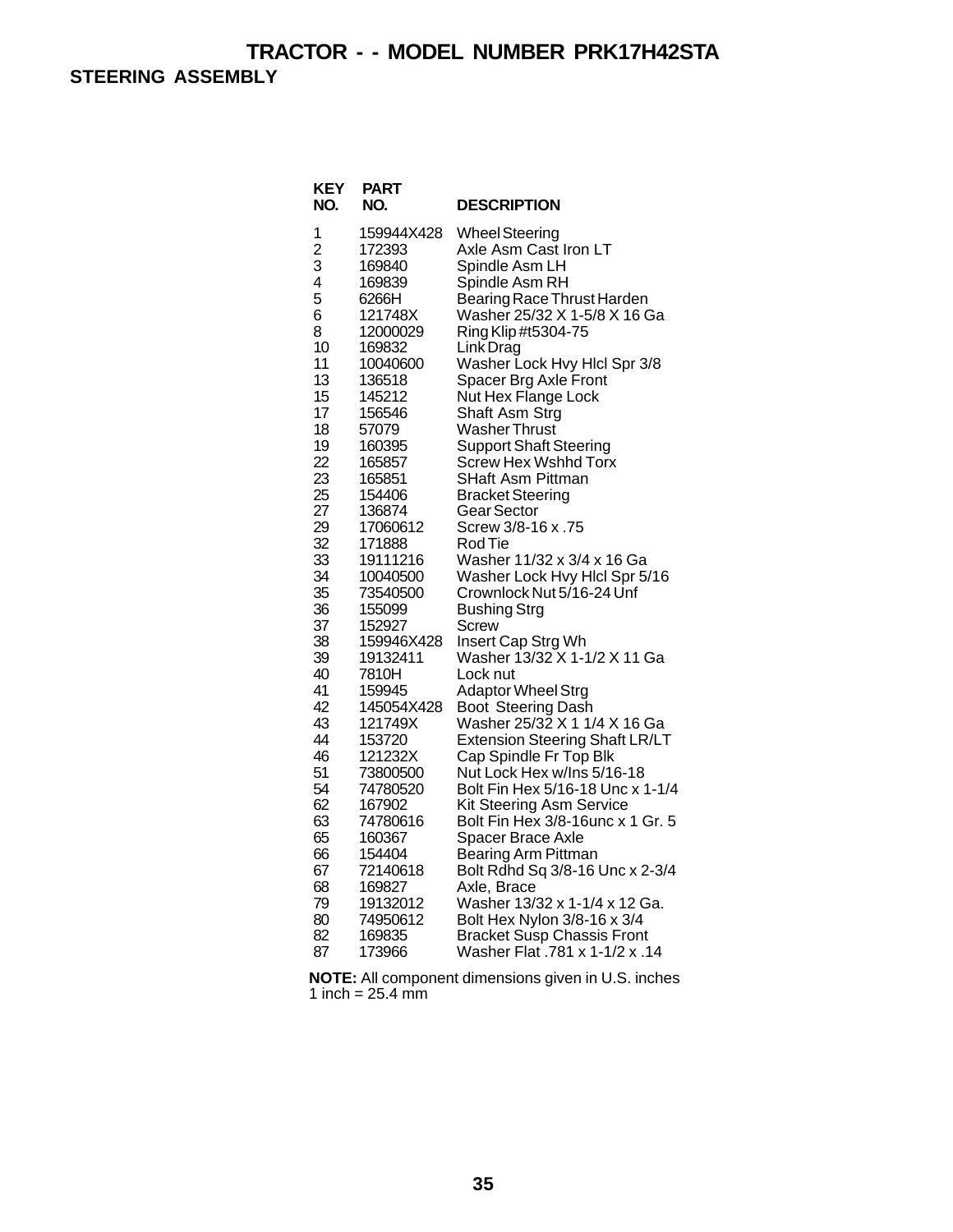**SEAT ASSEMBLY**



| 171683<br>Seat<br>1                             |  |
|-------------------------------------------------|--|
| 140551<br>Bracket Pivot Seat 8 720<br>2         |  |
| Bolt Fin Hex 3/8-16unc X 1<br>3<br>71110616     |  |
| 19131610<br>4<br>Washer 13/32 X 1 X 10 Ga       |  |
| 5<br>145006<br>Clip Push-In                     |  |
| Nut Hex w/Ins. 3/8-16 Unc<br>6<br>73800600      |  |
| Spring Seat Cprsn 2 250 Blk Zi<br>124181X<br>7  |  |
| Screw 3/8-16 x 1.5 Smgml<br>17000616<br>8       |  |
| Washer 13/32 X 1 X 14 Ga.<br>9<br>19131614      |  |
| 10<br>174894<br>Pan Seat                        |  |
| <b>Knob Seat</b><br>166369<br>11                |  |
| 121246X<br>12<br><b>Bracket Mounting Switch</b> |  |

| KEY<br>NO. | <b>PART</b><br>NO. | <b>DESCRIPTION</b>             |
|------------|--------------------|--------------------------------|
| 13         | 121248X            | Bushing Snap Blk Nyl 50 ld     |
| 14         | 72050412           | Bolt Rdhd Sqnk 1/4-20x1-1/2    |
| 15         | 134300             | Spacer Split 28x 88            |
| 16         | 121250X            | Spring Cprsn                   |
| 17         | 123976X            | Nut Lock 1/4 Lge Flg Gr 5 Zinc |
| 21         | 171852             | Bolt Shoulder 5/16-18 Unc.     |
| 22         | 73800500           | Nut Hex Lock W/Ins 5/16-18     |
| 24         | 19171912           | Washer 17/32 X 1-3/16 X 12 Ga. |
| 25         | 127018X            | Bolt Shoulder 5/16-18 X 62     |

**NOTE:** All component dimensions given in U.S. inches 1 inch =  $25.4 \, \text{mm}$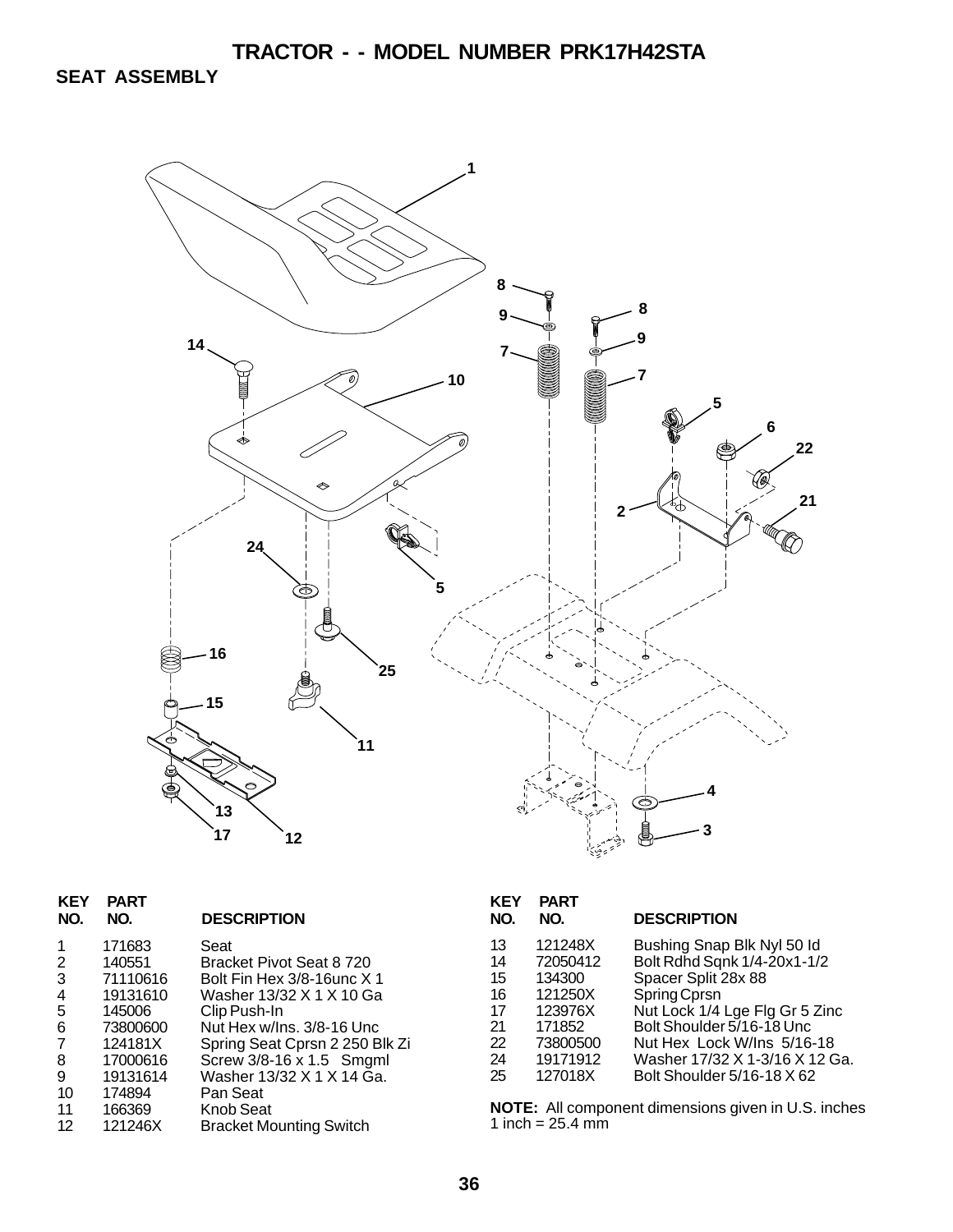**DECALS**



| <b>KEY</b> | <b>PART</b> |                            | ΚE        |
|------------|-------------|----------------------------|-----------|
| NO.        | NO.         | <b>DESCRIPTION</b>         | <b>NC</b> |
| 1          | 157032      | Decal Oper                 | 11        |
| 2          | 176303      | Decal Fender Auto          | 14        |
| 3          | 176308      | Decal Hood LH              | 16        |
| 4          | 176304      | Decal Side Panel Logo      | 20        |
| 5          | 177526      | Decal HP Engine            |           |
| 6          | 169210      | Decal By Pass Lt Hydro     |           |
| 8          | 170563      | Decal Mower Warn Keep Hand |           |
|            |             | Away                       |           |
| 9          | 172740      | Decal Fender Logo          |           |
| 10         | 157140      | Decal Fender Danger E/F    |           |
|            |             |                            |           |

### **WHEELS AND TIRES**



| KEY<br>NO.               | <b>PART</b><br>NO. | <b>DESCRIPTION</b>             |
|--------------------------|--------------------|--------------------------------|
| 11                       | 172743             | Decal Ins Strg Whl             |
| 14                       | 160396             | Decal V-Belt Schematic         |
| 16                       | 176307             | Decal Hood Rh                  |
| 20                       | 145005             | Decal Bat Dan/Psn              |
| $\overline{a}$           | 133671             | Pad Footrest                   |
|                          | 138311             | Decal Handle Lft Height Adjust |
|                          | 173587             | Decal Fend Feflector Rh        |
| $\ddotsc$                | 173589             | Decal Fend Reflector Lh        |
| . .                      | 177580             | Manual Owner's (English)       |
| $\overline{\phantom{a}}$ | 177581             | Manual Owner's (French)        |

#### **KEY PART DESCRIPTION** 1 59192 Cap Valve Tire<br>2 65139 Stem Valve 2 65139 Stem Valve<br>
3 170455 Tire F T 15<br>
4 59904 Tube Front (<br>
5 106732X421 Rim Asm 6"<br>
6 278H Fitting Greas<br>
7 9040H Bearing Flar<br>
8 106108X421 Rim Asm 8"<br>
9 170456 Tire R T 20x 170455 Tire F T 15 X 6 0 - 6 Service<br>59904 Tube Front (Service Item Onl 4 59904 Tube Front (Service Item Only) 5 106732X421 Rim Asm 6"front Service 6 278H Fitting Grease (Front Wheel Only) 7 9040H Bearing Flange (Front Wheel nly) 8 106108X421 Rim Asm 8"rear Service 9 170456 Tire R T 20x10-8 Service<br>10 7152J Tube Rear (Service Item 10 7152J Tube Rear (Service Item Only)<br>11 104757X421 Cap Axle 11 104757X421<br>- - 144334 Sealant, Tire ( 10 oz. Tube)

**NOTE:** All component dimensions given in U.S. inches 1  $inch = 25.4$  mm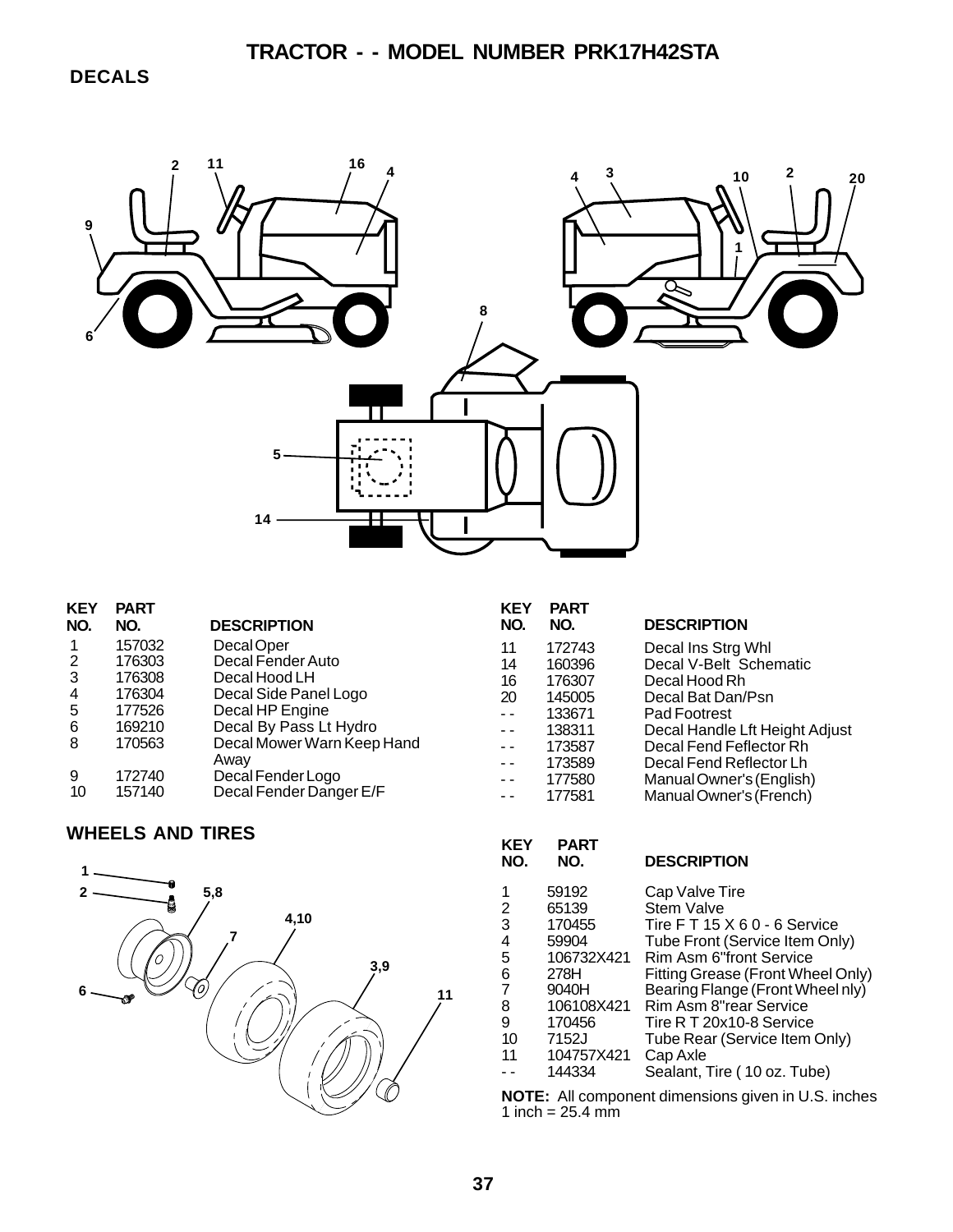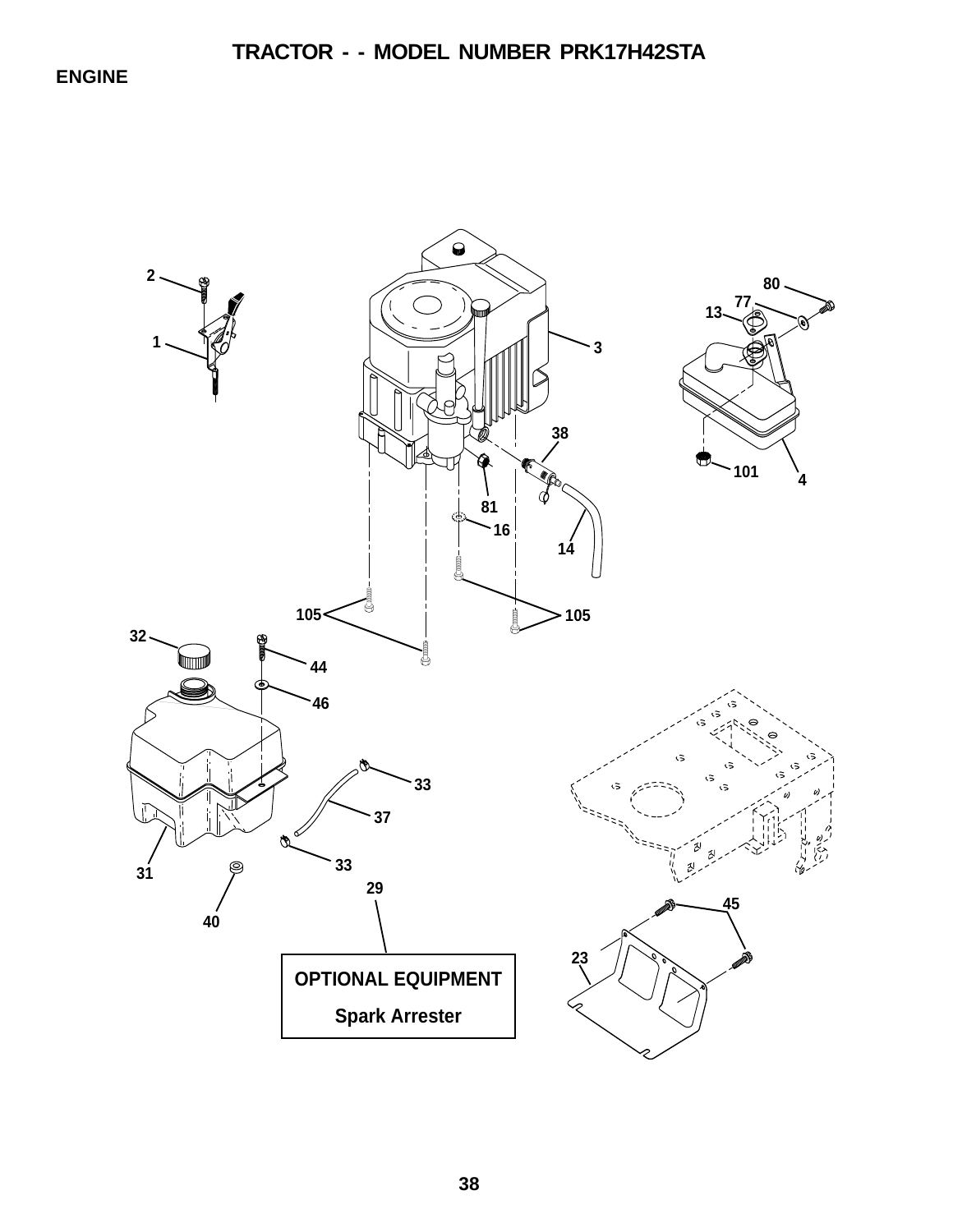| KEY<br>NO.    | <b>PART</b><br>NO. | <b>DESCRIPTION</b>                     |
|---------------|--------------------|----------------------------------------|
| 1             | 170805             | Control Th/ch Flag                     |
|               | 17720410           | Screw Hex Thd Cut 1/4-20x5/8 T         |
| $\frac{2}{3}$ |                    | Engine, Kohler Mod No. CV490           |
|               |                    | (Order Parts From Engine Manufacturer) |
| 4             | 159420             | Muffler                                |
| 13.           | 12-041-03          | Gasket Eng                             |
| 14            | 148456             | <b>Tube Drain Oil Easy</b>             |
| 16            | 11050600           | Washer Lock Ext Tooth 3/8              |
| 23            | 169837             | Shield Brn/Dbr Guard                   |
| 29            | 137180             | Kit Spark Arrestor (Flat Scrn)         |
| 31            | 174642             | <b>Tank Fuel Front</b>                 |
| 32            | 140527             | Cap Asm Fuel W/sym Vented              |
| 33            | 123487X            | Clamp Hose Black                       |
| 37            | 137040             | Line Fuel 20"                          |
| 38            | 148315             | Plug Drain Oil Easy                    |
| 40            | 124028X            | Bushing Snap Nyl Blk Fuel Line         |
| 44            | 17670412           | Screw Hexwsh Thdrol 1/4-20x3/4         |
| 45            | 17000612           | Screw Hexwsh Thdr 3/8-16 x 3/4         |
| 46            | 19091416           | Washer 9/32 X 7/8 X 16 Ga              |
| 77            | 19101216           | Washer 5/16 x 3/4 x 16 Ga.             |
| 80            | 74760508           | Bolt Hex Hd 5/16-18 Unc x 1/2          |
| 81            | 73510400           | Nut Keps Hex 1/4-20 UNC                |
| 101           | M73030800          | Nut Flange M8-1.25                     |
| 105           | 17120616           | Screw 3/8-16 x 1                       |

**NOTE:** All component dimensions given in U. S. inches 1 inch = 25.4 mm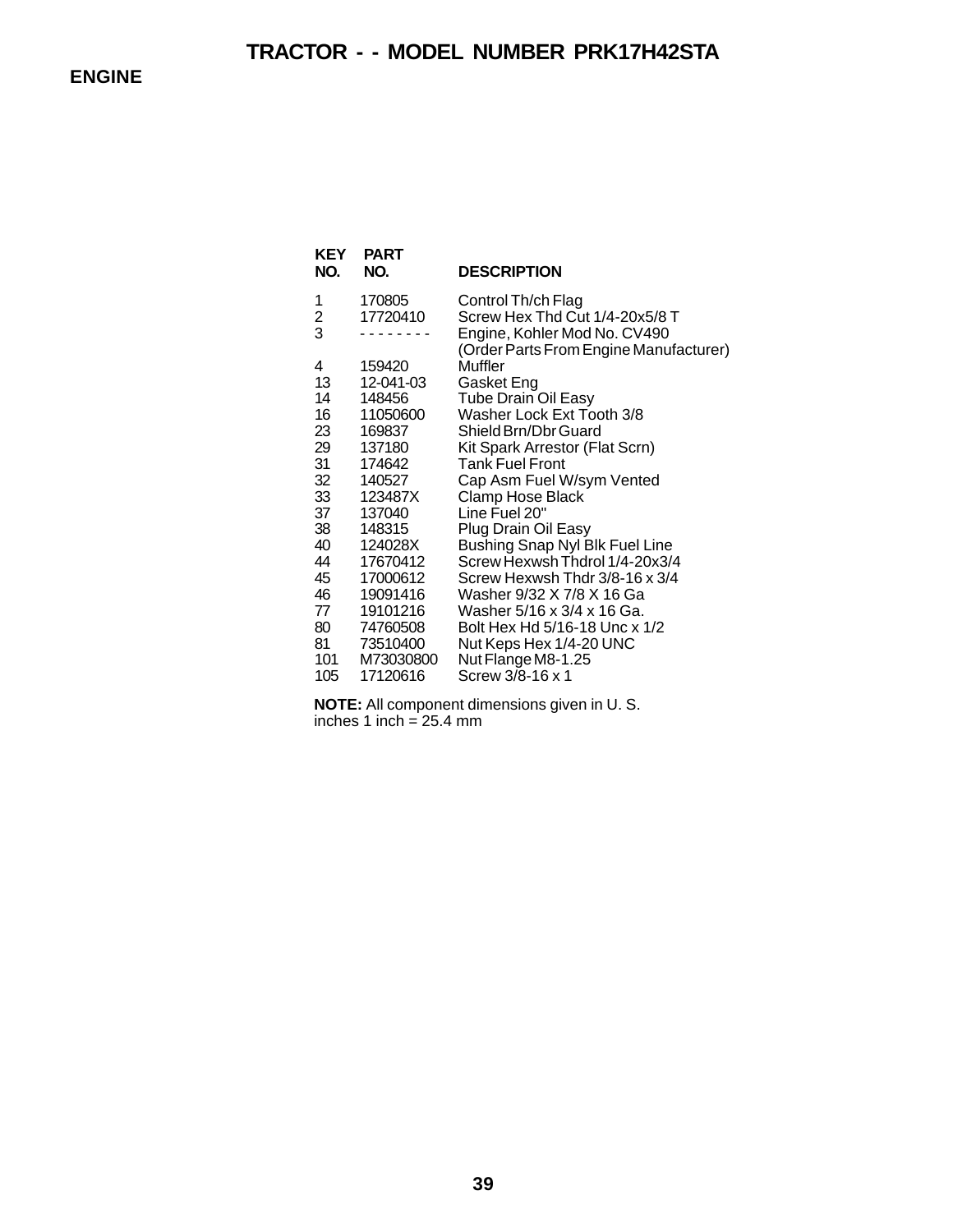**MOWER DECK**

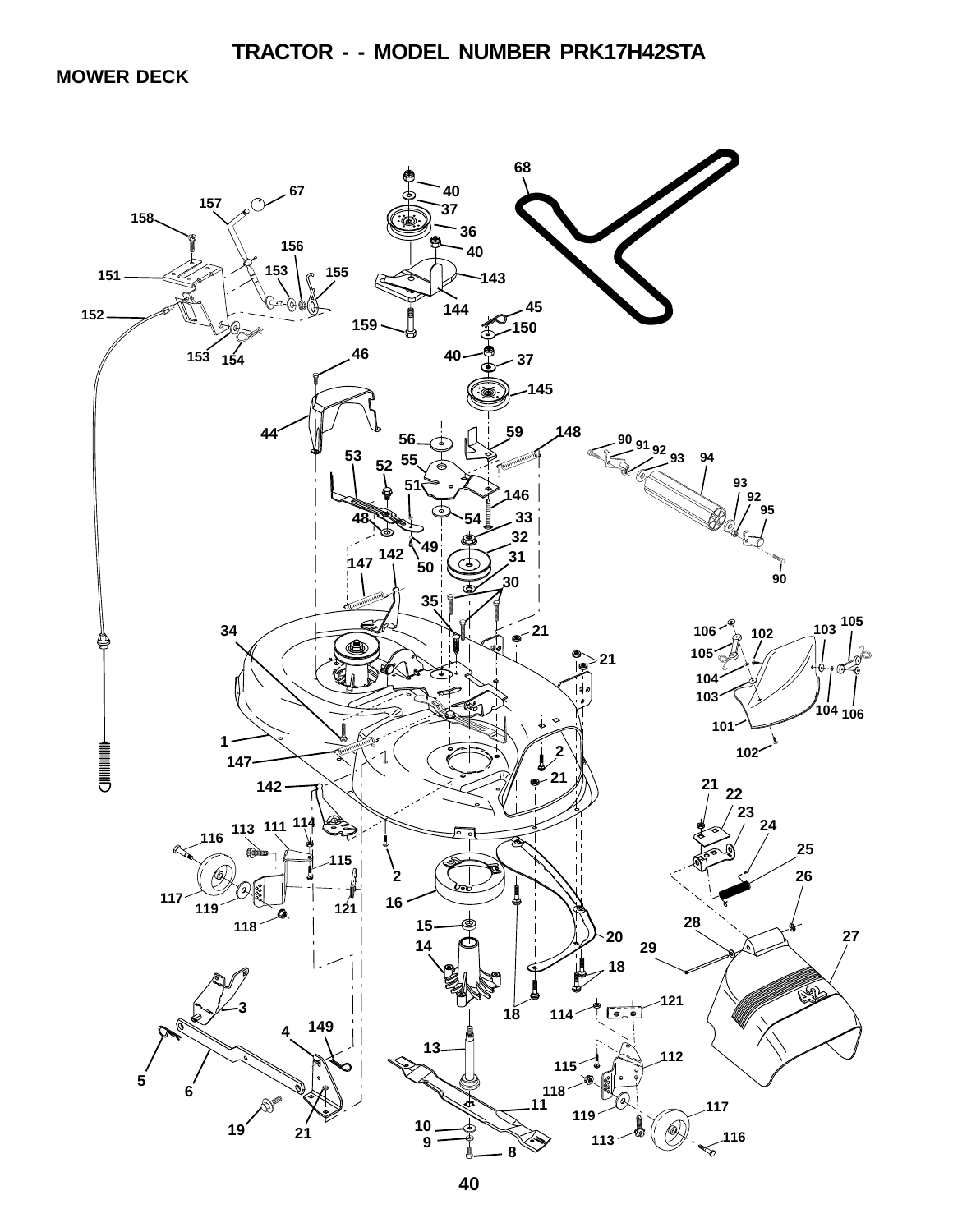## **MOWER DECK**

| <b>KEY</b> | <b>PART</b>        |                                               | <b>KEY</b> | <b>PART</b>        |                                                            |
|------------|--------------------|-----------------------------------------------|------------|--------------------|------------------------------------------------------------|
| NO.        | NO.                | <b>DESCRIPTION</b>                            | NO.        | NO.                | <b>DESCRIPTION</b>                                         |
| 1          | 165892X421         | Mower Deck Assembly, 42"                      | 67         | 171598             | Knob Round                                                 |
| 2          | 72140506           | <b>Bolt</b>                                   | 68         | 144959             | V-Belt, 42" Mower                                          |
| 3          | 138017             | Bracket Asm Fr. Sway Bar 3/42                 | 90         | 74760616           | Bolt Fin Hex 3/8-16 Unc x 1                                |
| 4          | 165460X421         | Bracket Asm Deck 42" Sway Bar                 | 91         | 132274             | <b>Bracket Asm Noseroller LH</b>                           |
| 5          | 4939M              | <b>Retainer Spring</b>                        | 92         | 73800600           | Nut, Lock, Hex W/Ins 3/8-16 UNC                            |
| 6          | 130832             | Arm, Suspension, Rear                         | 93         | 19171416           | Washer 17/3 x 7/8 x 6 Ga.                                  |
| 8          | 850857             | Bolt 3/8-24 x 25 Grade 8 patched              | 94         | 132264             | Roller Nose 38 & 42                                        |
| 9          | 10030600           | Washer, Lock                                  | 95         | 132273             | <b>Bracket Asm Noseroller RH</b>                           |
| 10         | 140296             | Washer, Hardened                              | 101        | 136420             | <b>Mulcher Cover</b>                                       |
| 11         | 134149             | Blade, Mulching 42" Std                       | 102        | 71081010           | Screw                                                      |
|            | 138498             | Blade Mower 42" Hi-Lift Std                   | 103        | 19061216           | Washer, Flat                                               |
| 13         | 137645             | Shaft Assembly, Mandrel, Vented               | 104        | 10071000           | Washer, Lock                                               |
| 14         | 128774             | Housing, Mandrel, Vented                      | 105        | 160793             | Latch Assembly                                             |
| 15         | 110485X            | Bearing, Ball, Mandrel                        | 106        | 2029J              | Nut, Weld                                                  |
| 16         | 174493             | Stripper, Mower Deck                          | 111        | 155197X421         | Bracket, Gauge, Wheel LH                                   |
| 18         | 72140505           | Bolt, Carriage 5/16-18 x 5/8                  | 112        | 155198X421         | Bracket, Gauge, Wheel RH                                   |
| 19         | 132827             | Bolt, Shoulder                                | 113        | 17060514           | Screw 5/16 - 18                                            |
| 20         | 159770             | Baffle, Vortex                                | 114        | 73510500           | Nut, Keps 5/16 - 18 UNC                                    |
| 21         | 73680500           | Nut                                           | 115        | 72110504           | Bolt, Carriage 5/16-18 x 1/2                               |
| 22         | 134753             | <b>Stiffener Bracket</b>                      | 116        | 4898H              | Bolt, Shoulder                                             |
| 23         | 131267             | Bracket, Deflector Mower 42"                  | 117        | 165746             | Wheel, Gauge                                               |
| 24         | 105304X            | Cap, Sleeve 80 x 112 Blk Mower                | 118        | 73930600           | Nut Centerlock 3/8-16                                      |
| 25         | 123713X            | Spring, Torsion, Deflector 252                | 119        | 19121414           | Washer 3/8 x 7/8 x 14 Ga.                                  |
| 26         | 110452X            | Nut, Push Phos & Oil                          | 121        | 173986             | Bracket, Extruded                                          |
| 27         | 130968X428         | Shield, Deflector 42" Blk                     | 142        | 165890             | Arm Spring Brake Mower                                     |
| 28         | 19111016           | Washer 11/32 x 5/8 x 16 Gauge                 | 143        | 157109             | Bracket Arm Idler 42"                                      |
| 29         | 131491             | Rod, Hinge 42" 6 75 W/G                       | 144        | 173441             | Keeper Belt                                                |
| 30         | 157722             | Screw Thdrol Washer Head                      | 145        | 173437             | <b>Pulley Idler Flat</b>                                   |
| 31         | 129963             | asher, Spacer Mower Vented                    | 146        | 173443             | <b>Bolt Carriage Idler</b>                                 |
| 32         | 173436             | Pulley, Mandrel                               | 147        | 131335             | Spring Extension                                           |
| 33         | 137266<br>72110614 | Nut, Toplock 9/16                             | 148<br>149 | 169022             | Spring Return Idler                                        |
| 34         |                    | <b>Bolt</b>                                   | 150        | 165898<br>19091216 | <b>Retainer Spring Yellow</b>                              |
| 35         | 133835             | Fastener, Christmas Tree                      | 151        |                    | Washer 9/32 x 3/4 x 16 Ga.                                 |
| 36<br>37   | 173438<br>19131316 | Pulley, Idler, Flat                           | 152        | 169670<br>169676   | <b>Bracket Clutch Cable</b><br>Clutch Cable 42"            |
| 40         | 73680600           | Washer 13/32 x 13/16 x 16 Gauge<br><b>Nut</b> | 153        | 169674             |                                                            |
| 44         | 140088             |                                               | 154        | 169675             | Washer Flat 3/8" Type B                                    |
| 45         | 4497H              | Guard, Mandrel, LH<br>Retainer                | 155        | 169671             | <b>Spring Retainer</b><br>Spring Retention LVR CLTCH CAB   |
| 46         | 137729             | Screw, Thdrol 1/4-20 x 5/8 T                  | 156        | 169672             | <b>Spacer Clutch Cable</b>                                 |
| 48         | 133944             | Washer, Hardened                              | 157        | 169669             | Rod Clutch Cable 3/8"                                      |
| 49         | 174284             | Roller Assembly, Cam Follower                 | 158        | 17720410           | Screw Hex Thd Cut 1/4-20 x 5/8                             |
| 50         | 131340             | Bolt, Shoulder #10-24 Grade 5                 | 159        | 72140614           | Bolt Rdhd Sqn 3/8-16 UNC x 1-3/4                           |
| 51         | 69180              | Locknut                                       | - -        | 130794             | Mandrel Assembly (Includes Key                             |
| 52         | 139888             | Bolt, Shoulder 5/16-18 UNC                    |            |                    | Numbers 8-10, 13-15, 31 and 33)                            |
| 53         | 131845             | Arm Assembly, Pad, Brake                      |            | 172559             | Mower Deck, Complete                                       |
| 54         | 133943             | Washer, Hardened                              | - -        |                    |                                                            |
| 55         | 155046X421         | Arm, Idler                                    |            |                    |                                                            |
| 56         | 122052X            | Spacer, Retainer                              |            |                    | <b>NOTE:</b> All component dimensions given in U.S. inches |
| 59         | 173442             | <b>Guard TUV Idler</b>                        |            | 1 inch = $25.4$ mm |                                                            |
|            |                    |                                               |            |                    |                                                            |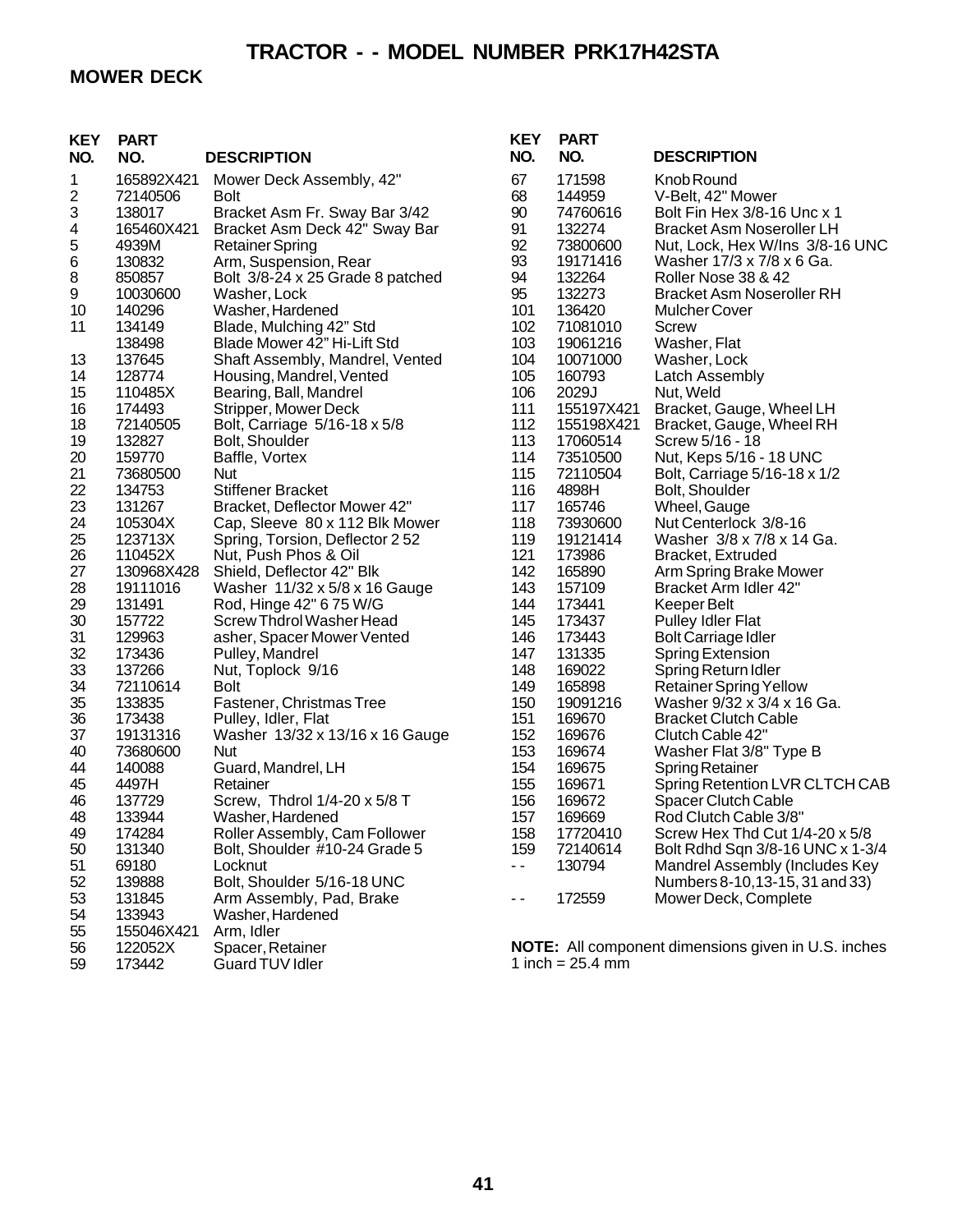**MOWER LIFT**